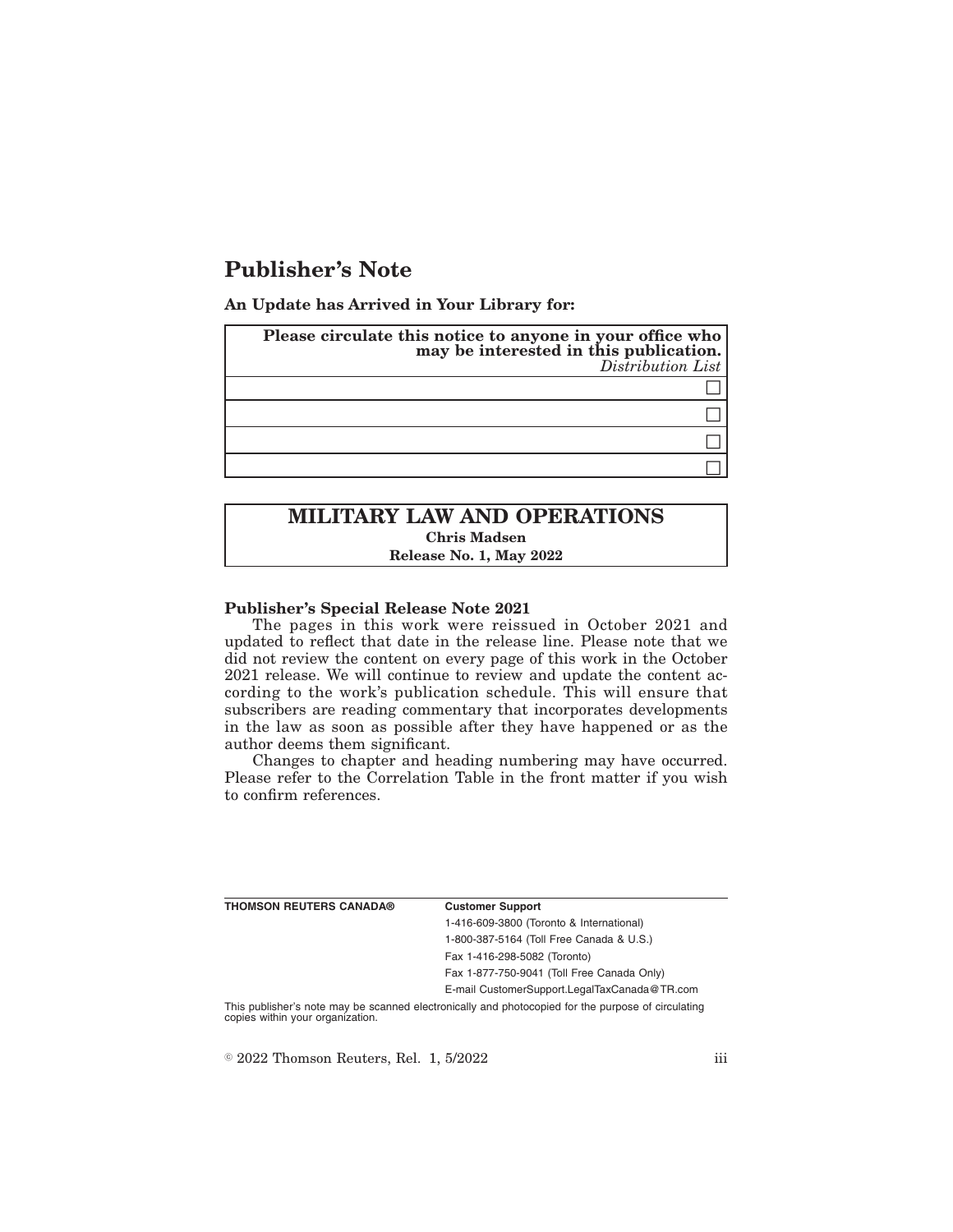### **What's New in This Update:**

- An order-in-council terminated the employment of Admiral Art McDonald, after the senior officer demanded his job back as Chief of Defence Staff claiming that a military police investigation had "exonerated" him for alleged sexual misconduct. The military police responded that charges were not pursued because a threshold of evidence was not met, and the prime Minister and cabinet decided McDonald's service was no longer desired, exercising the Crown prerogative to terminate the original appointment: see § 3:4.
- Anita Anand became Minister of National Defence on 28 October 2021, replacing Harjit Sajjan.
- General Wayne Eyre has been confirmed as Chief of Defence Staff, effective 25 November 2021. He had previously been in an acting capacity since the stepping down of Admiral Art McDonald in January 2020, pending an investigation for sexual misconduct: see § 3:4.
- E On 4 November 2021, Minister of National Defence Anita Anand announced that cases involving sexual misconduct will be transferred to civilian law enforcement for investigation and provincial criminal courts for prosecution: see § 4:18.
- E On 14 February 2022, Prime Minister Justin Trudeau invoked the Emergencies Act, to deal with trucker protesters occupying parts of downtown Ottawa and roadways leading to border crossings in several provinces affecting the Canadian economy. The Royal Canadian Mounted Police, as a federal police force, was central to the government approach to the crisis. Provision of military assistance to federal law enforcement was available under existing statutes: see § 5:8.
- Courts martial lists for 2020 and 2021 have been updated and courts martial for 2022 added.
- E Of the new case law discussed in this release, the following are of note:
	- 1. In *R. v. McGregor*, the Court Martial Appeal Court considered the effect of the North Atlantic Treaty Organization (NATO) Status of Forces Agreement (SOFA) in the case of a Canadian soldier convicted by court marital of offences against another Canadian military member in a foreign country and the admissibility of evidence obtained by search warrant executed at a private residence: see § 6:3.
	- 2. In *Neri et al v. Canada*, the federal court turned down an application for an injunction from unvaccinated military members challenging the mandated policy in